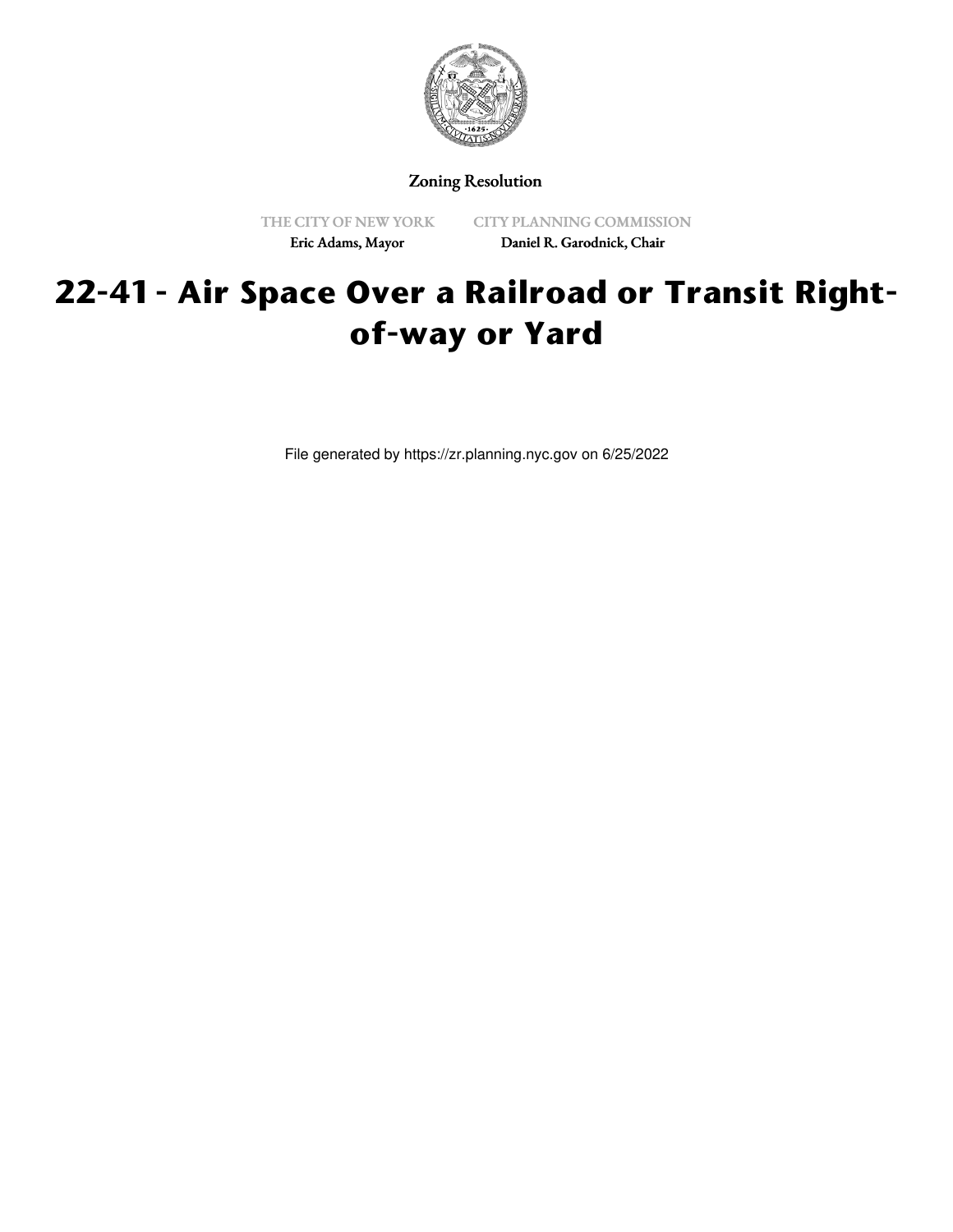### **22-41 - Air Space Over a Railroad or Transit Right-of-way or Yard**

LAST AMENDED 2/22/1990

# **22-411 - Definitions**

LAST AMENDED 2/22/1990

Words in italics are defined in Section 12-10 (DEFINITIONS) or, if applicable to this Section, in this Section.

## **22-412 - Use of railroad or transit air space**

LAST AMENDED 2/2/2011

#### R1 R2 R3 R4 R5 R6 R7 R8 R9 R10

(a) In all districts, as indicated, #railroad or transit air space# may be #developed# or used only for a permitted #use accessory# to the railroad or transit right-of-way or yard, a #use# permitted by the City Planning Commission as set forth in Section 74-681 (Development within or over a railroad or transit right-of-way or yard), or a railroad passenger station permitted by the City Planning Commission as set forth in Section 74-62 (Railroad Passenger Stations) unless the right-of-way or yard or portion thereof is no longer required for railroad or transit #use# as set forth in paragraph (b) of this Section.

If any #building or other structure# constructed in such #railroad or transit air space# in accordance with the provisions of Section 74-681 is #enlarged# or replaced by a new #building or other structure#, the provisions of this Section shall apply to such #enlargement# or replacement.

However, any #use# legally established in such #railroad or transit air space# in accordance with the provisions of Section 74-681 may be changed to another #use# listed in a permitted Use Group, and no additional special permit from the City Planning Commission shall be required for such change of #use#.

Any #building or other structure# within or over a railroad or transit right-of-way or yard, which #building or other structure# was completed prior to September 27, 1962, or constructed in accordance with the applicable provisions of Sections 11-31 through 11-33, inclusive, prior to December 5, 1991, may be #enlarged# or replaced in accordance with the applicable district regulations without any requirement for a special permit from the City Planning Commission. Ownership of rights permitting the #enlargement# or replacement of such a #building or other structure# shall be deemed to be equivalent to ownership of a #zoning lot# or portion thereof, provided that such #enlargement# or replacement will be on one #block# and the rights are in single ownership and recorded prior to February 22, 1990. Such ownership of rights shall be deemed to include alternative arrangements specified in the #zoning lot# definition in Section 12-10 (DEFINITIONS).

#Enlargement# or replacement utilizing these ownership rights shall be deemed to be constructed upon the equivalent of a #zoning lot#.

(b) When the #use# of a railroad or transit right-of-way or yard or portion thereof has been permanently discontinued or terminated and a #large-scale residential development#, #large-scale community facility development# or #large-scale general development# requiring one or more special permits is proposed, no use or #development# of the property shall be allowed until the City Planning Commission has authorized the size and configuration of all #zoning lots# on such